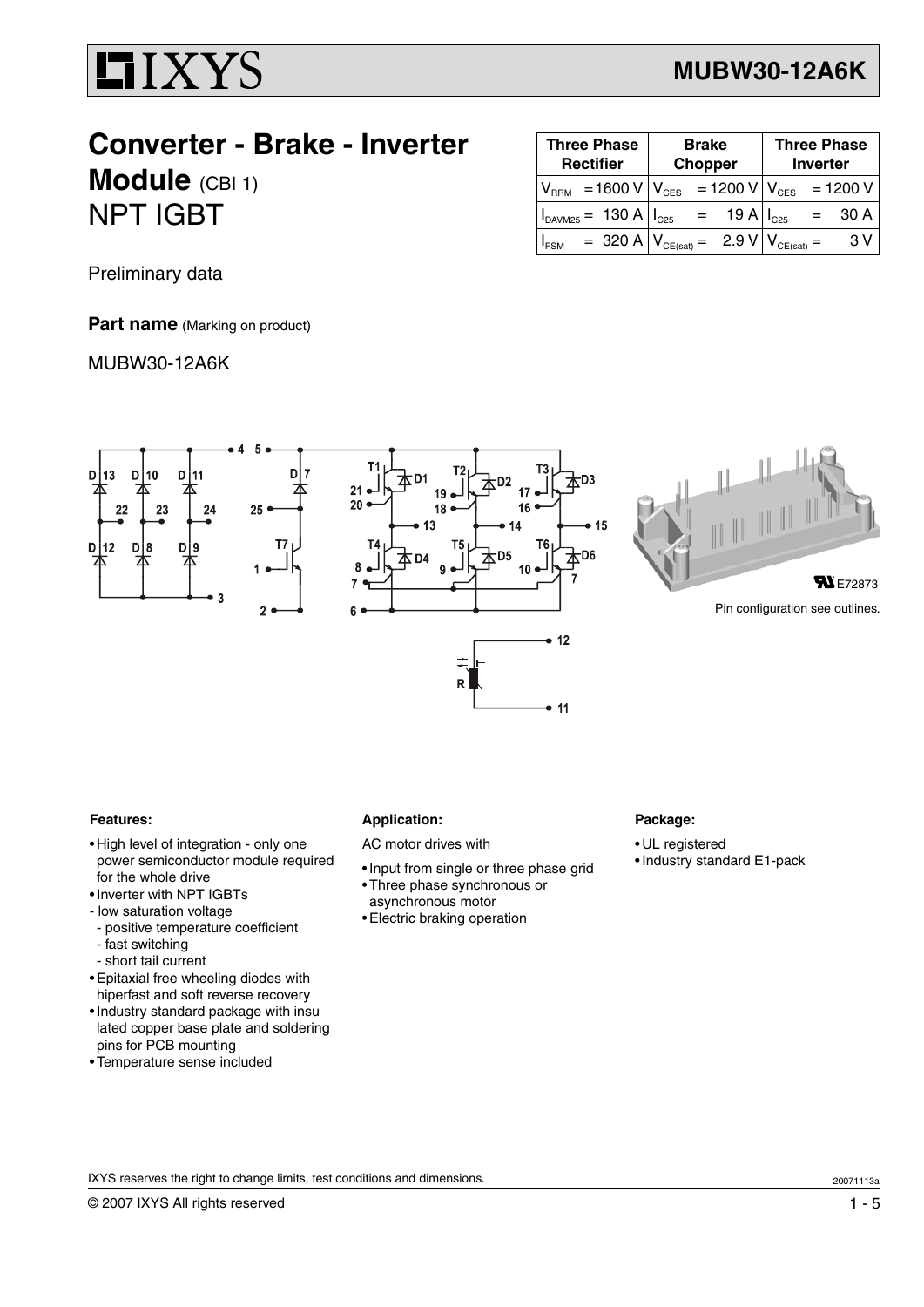

### **Ouput Inverter T1 - T6**

|                                                                                         |                                                                                                                                              |                                                                                                                                                                |      | <b>Ratings</b>                       |            |                                  |
|-----------------------------------------------------------------------------------------|----------------------------------------------------------------------------------------------------------------------------------------------|----------------------------------------------------------------------------------------------------------------------------------------------------------------|------|--------------------------------------|------------|----------------------------------|
| Symbol                                                                                  | <b>Definitions</b>                                                                                                                           | <b>Conditions</b>                                                                                                                                              | min. | typ.                                 | max.       | Unit                             |
| $V_{CES}$                                                                               | collector emitter voltage                                                                                                                    | $T_{V,I} = 25^{\circ}C$ to 150°C                                                                                                                               |      |                                      | 1200       | $\vee$                           |
| $V_{\text{GES}}$<br>$\mathsf{V}_{\mathsf{GEM}}$                                         | max. DC gate voltage<br>max. transient collector gate voltage                                                                                | continuous<br>transient                                                                                                                                        |      |                                      | ±20<br>±30 | $\vee$<br>٧                      |
| $I_{C25}$<br>$I_{C80}$                                                                  | collector current                                                                                                                            | $T_c = 25^{\circ}$ C<br>$T_c = 80^{\circ}$ C                                                                                                                   |      |                                      | 30<br>21   | A<br>A                           |
| $P_{\rm tot}$                                                                           | total power dissipation                                                                                                                      | $T_c = 25^{\circ}$ C                                                                                                                                           |      |                                      | 130        | W                                |
| $V_{CE(sat)}$                                                                           | collector emitter saturation voltage                                                                                                         | $I_c = 30$ A; $V_{cF} = 15$ V<br>$T_{V,I} = 25^{\circ}C$<br>$T_{VJ} = 125^{\circ}C$                                                                            |      | 3.0<br>3.4                           | 3.8        | v<br>v                           |
| $V_{GE(th)}$                                                                            | gate emitter threshold voltage                                                                                                               | $T_{V,I} = 25^{\circ}C$<br>$I_c = 0.6$ mA; $V_{GF} = V_{CF}$                                                                                                   | 4.5  |                                      | 6.5        | $\vee$                           |
| $I_{\text{CES}}$                                                                        | collector emitter leakage current                                                                                                            | $V_{CF} = V_{CFS}$ ; $V_{GF} = 0$ V<br>$T_{V,I} = 25^{\circ}C$<br>$T_{VJ} = 125^{\circ}C$                                                                      |      | 1.5                                  | 1          | mA<br>mA                         |
| $I_{\texttt{GES}}$                                                                      | gate emitter leakage current                                                                                                                 | $V_{CF} = 0 V$ ; $V_{GF} = \pm 20 V$                                                                                                                           |      |                                      | 200        | nA                               |
| $C_{\text{ies}}$                                                                        | input capacitance                                                                                                                            | $V_{CE}$ = 25 V; $V_{GE}$ = 0 V; f = 1 MHz                                                                                                                     |      | 1000                                 |            | рF                               |
| $\mathbf{Q}_{\text{G(0n)}}$                                                             | total gate charge                                                                                                                            | $V_{CE}$ = 600 V; V <sub>GE</sub> = 15 V; I <sub>C</sub> = 17.5 A                                                                                              |      | 70                                   |            | nC                               |
| $t_{d(on)}$<br>t,<br>$\mathbf{t}_{\text{d(off)}}$<br>t,<br>$E_{on}$<br>$E_{\text{off}}$ | turn-on delay time<br>current rise time<br>turn-off delay time<br>current fall time<br>turn-on energy per pulse<br>turn-off energy per pulse | inductive load<br>$T_{V1}$ = 125°C<br>$V_{CE}$ = 600 V; $I_C$ = 15 A<br>$V_{GE} = \pm 15 V$ ; R <sub>G</sub> = 82 $\Omega$                                     |      | 100<br>80<br>500<br>70<br>2.3<br>1.8 |            | ns<br>ns<br>ns<br>ns<br>mJ<br>mJ |
| $I_{CM}$                                                                                | reverse bias safe operating area                                                                                                             | RBSOA; $V_{GE} = \pm 15 V$ ; R <sub>G</sub> = 82 $\Omega$<br>L = 100 µH; clamped induct. load $T_{V,I} = 125^{\circ}C$<br>$V_{CEmax} = V_{CES} - L_{S}$ -di/dt |      | 45                                   |            | A                                |
| $t_{\rm sc}$<br>(SCSOA)                                                                 | short circuit safe operating area                                                                                                            | $T_{V,1} = 125^{\circ}C$<br>$V_{CE}$ = 1200 V; $V_{GE}$ = ±15 V;<br>$R_{\rm g}$ = 82 $\Omega$ ; non-repetitive                                                 |      | 10                                   |            | μs                               |
| $R_{thJC}$                                                                              | thermal resistance junction to case                                                                                                          | (per IGBT)                                                                                                                                                     |      |                                      | 0.95       | K/W                              |
| $R_{thCH}$                                                                              | thermal resistance case to heatsink                                                                                                          | (per IGBT)                                                                                                                                                     |      | 0.35                                 |            | K/W                              |

### **Output Inverter D1 - D6**

|                                                        |                                                                                   |                                                                              | <b>Ratings</b>                               |      |                  |          |               |
|--------------------------------------------------------|-----------------------------------------------------------------------------------|------------------------------------------------------------------------------|----------------------------------------------|------|------------------|----------|---------------|
| Symbol                                                 | <b>Definitions</b>                                                                | <b>Conditions</b>                                                            |                                              | min. | typ.             | max.     | Unit          |
| V <sub>RRM</sub>                                       | max. repetitve reverse voltage                                                    |                                                                              | $T_{V} = 150^{\circ}$ C                      |      |                  | 1200     | v             |
| $I_{F25}$<br>I <sub>F80</sub>                          | forward current                                                                   |                                                                              | $T_c = 25^{\circ}C$<br>$T_c = 80^{\circ}$ C  |      |                  | 49<br>32 | A<br>A        |
| $V_F$                                                  | forward voltage                                                                   | $I_{\rm E} = 30 \text{ A}; V_{\rm GF} = 0 \text{ V}$                         | $T_{V,I} = 25^{\circ}C$<br>$T_{V,I}$ = 125°C |      | 2.0              | 2.9      | v<br>v        |
| I <sub>RM</sub><br>$\mathbf{t}_{rr}$<br>$E_{rec(off)}$ | max. reverse recovery current<br>reverse recovery time<br>reverse recovery energy | $V_{B} = 600 V$<br>$di_F/dt = -500$ A/ $\mu$ s<br>$I_F = 30 A; V_{GF} = 0 V$ | $T_{V1}$ = 125°C                             |      | 27<br>150<br>tbd |          | A<br>ns<br>μJ |
| $R_{thJC}$                                             | thermal resistance junction to case                                               | (per diode)                                                                  |                                              |      |                  | 0.9      | K/W           |
| $R_{thCH}$                                             | thermal resistance case to heatsink                                               | (per diode)                                                                  |                                              |      | 0.3              |          | K/W           |

 $T_c = 25^{\circ}$ C unless otherwise stated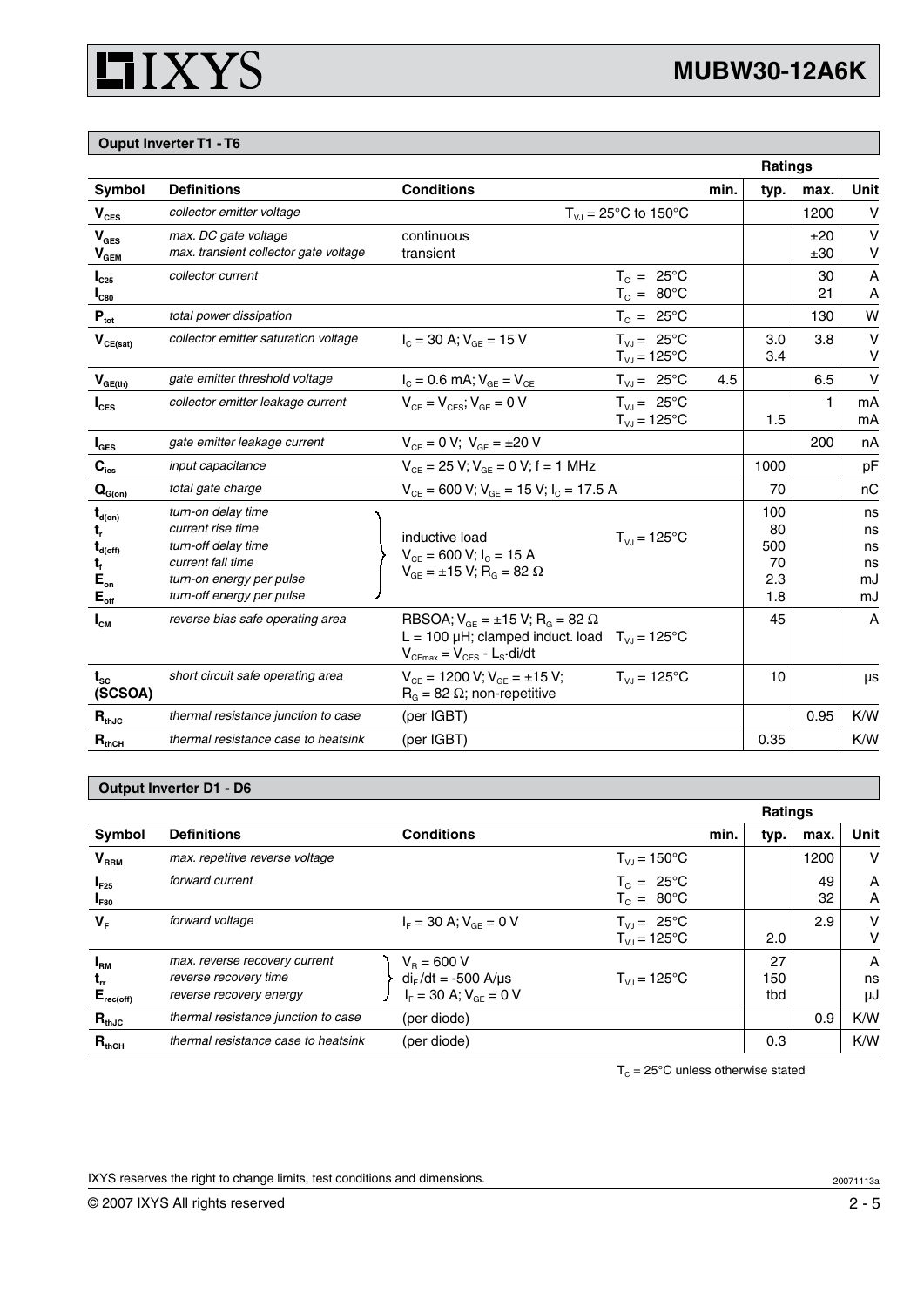# **HIXYS**

### **Brake Chopper T7**

|                                                                                                           |                                                                                                                                              |                                                                                                                                                                   |                                              |      |                                     | <b>Ratings</b> |                                  |
|-----------------------------------------------------------------------------------------------------------|----------------------------------------------------------------------------------------------------------------------------------------------|-------------------------------------------------------------------------------------------------------------------------------------------------------------------|----------------------------------------------|------|-------------------------------------|----------------|----------------------------------|
| Symbol                                                                                                    | <b>Definitions</b>                                                                                                                           | <b>Conditions</b>                                                                                                                                                 |                                              | min. | typ.                                | max.           | Unit                             |
| $\mathbf{V}_{\texttt{CES}}$                                                                               | collector emitter voltage                                                                                                                    |                                                                                                                                                                   | $T_{V,I}$ = 25°C to 150°C                    |      |                                     | 1200           | $\vee$                           |
| $V_{\text{GES}}$<br>$\mathbf{V}_{\texttt{GEM}}$                                                           | max. DC gate voltage<br>max. transient collector gate voltage                                                                                | continuous<br>transient                                                                                                                                           |                                              |      |                                     | ±20<br>±30     | $\vee$<br>٧                      |
| $I_{C25}$<br>I <sub>C80</sub>                                                                             | collector current                                                                                                                            |                                                                                                                                                                   | $T_c = 25^{\circ}$ C<br>$T_c = 80^{\circ}$ C |      |                                     | 19<br>13       | A<br>A                           |
| $\mathbf{P}_{\mathrm{tot}}$                                                                               | total power dissipation                                                                                                                      |                                                                                                                                                                   | $T_c = 25^{\circ}C$                          |      |                                     | 90             | W                                |
| $\mathbf{V}_{\text{CE(sat)}}$                                                                             | collector emitter saturation voltage                                                                                                         | $I_c = 15$ A; $V_{SF} = 15$ V                                                                                                                                     | $T_{V,I} = 25^{\circ}C$<br>$T_{VJ} = 125$ °C |      | 2.9<br>3.5                          | 3.4            | $\vee$<br>v                      |
| $V_{GE(th)}$                                                                                              | gate emitter threshold voltage                                                                                                               | $I_{C} = 0.4$ mA; $V_{GE} = V_{CE}$                                                                                                                               | $T_{VJ} = 25^{\circ}C$                       | 4.5  |                                     | 6.5            | $\vee$                           |
| $I_{\text{CES}}$                                                                                          | collector emitter leakage current                                                                                                            | $V_{CF} = V_{CFS}$ ; $V_{GF} = 0$ V                                                                                                                               | $T_{VJ} = 25^{\circ}C$<br>$T_{VJ} = 125$ °C  |      | 0.8                                 | 0.5            | mA<br>mA                         |
| $I_{\texttt{GES}}$                                                                                        | gate emitter leakage current                                                                                                                 | $V_{CF} = 0 V; V_{GF} = \pm 20 V$                                                                                                                                 |                                              |      |                                     | 100            | nA                               |
| $C_{\text{ies}}$                                                                                          | input capacitance                                                                                                                            | $V_{CE}$ = 25 V; $V_{GE}$ = 0 V; f = 1 MHz                                                                                                                        |                                              |      | 600                                 |                | pF                               |
| $\mathbf{Q}_{\text{G(on)}}$                                                                               | total gate charge                                                                                                                            | $V_{CE}$ = 600 V; $V_{GE}$ = 15 V; $I_c$ = 10 A                                                                                                                   |                                              |      | 45                                  |                | nC                               |
| $t_{\text{d}(on)}$<br>t,<br>$\mathbf{t}_{\text{d(off)}}$<br>t,<br>$E_{on}$<br>$\mathsf{E}_{\mathsf{off}}$ | turn-on delay time<br>current rise time<br>turn-off delay time<br>current fall time<br>turn-on energy per pulse<br>turn-off energy per pulse | inductive load<br>$V_{CE}$ = 600 V; $I_C$ = 10 A<br>$V_{GE} = \pm 15 V$ ; R <sub>G</sub> = 82 Ω                                                                   | $T_{V,I} = 125^{\circ}C$                     |      | 45<br>40<br>290<br>60<br>1.2<br>1.1 |                | ns<br>ns<br>ns<br>ns<br>mJ<br>mJ |
| $I_{\text{CM}}$                                                                                           | reverse bias safe operating area                                                                                                             | RBSOA; $V_{GE} = \pm 15 V$ ; R <sub>G</sub> = 82 $\Omega$<br>L = 100 µH; clamped induct. load $T_{V,I}$ = 125°C<br>$V_{CEmax} = V_{CES} - L_S \cdot \text{di/dt}$ |                                              |      | 20                                  |                | A                                |
| $t_{\rm sc}$<br>(SCSOA)                                                                                   | short circuit safe operating area                                                                                                            | $V_{CF}$ = 720 V; $V_{GF}$ = ±15 V;<br>$R_{G}$ = 82 $\Omega$ ; non-repetitive                                                                                     | $T_{V,J}$ = 125°C                            |      | 10                                  |                | μs                               |
| $R_{thJC}$                                                                                                | thermal resistance junction to case                                                                                                          | (per IGBT)                                                                                                                                                        |                                              |      |                                     | 1.37           | K/W                              |
| $R_{thCH}$                                                                                                | thermal resistance case to heatsink                                                                                                          | (per IGBT)                                                                                                                                                        |                                              |      | 0.45                                |                | K/W                              |

### **Brake Chopper D7**

|                          |                                                        |                                                              |                                              | <b>Ratings</b> |          |             |
|--------------------------|--------------------------------------------------------|--------------------------------------------------------------|----------------------------------------------|----------------|----------|-------------|
| Symbol                   | <b>Definitions</b>                                     | <b>Conditions</b>                                            | min.                                         | typ.           | max.     | <b>Unit</b> |
| V <sub>RRM</sub>         | max. repetitive reverse voltage                        |                                                              | $T_{V,I} = 150^{\circ}C$                     |                | 1200     | v           |
| $I_{F25}$<br>$I_{F80}$   | forward current                                        |                                                              | $T_c = 25^{\circ}C$<br>$T_c = 80^{\circ}$ C  |                | 15<br>10 | A<br>A      |
| $V_{F}$                  | forward voltage                                        | $I_{F} = 15$ A; $V_{GF} = 0$ V                               | $T_{V,I} = 25^{\circ}C$<br>$T_{V,I}$ = 125°C | 2.0            | 3.5      | v<br>v      |
| $I_R$                    | reverse current                                        | $V_B = V_{BBM}$                                              | $T_{V1} = 25^{\circ}C$<br>$T_{V,I}$ = 125°C  | 0.2            | 0.06     | mA<br>mА    |
| $I_{\rm RM}$<br>$t_{rr}$ | max. reverse recovery current<br>reverse recovery time | $V_R = 600 V; I_F = 10 A$<br>di <sub>F</sub> /dt = -400 A/µs | $T_{V1} = 125$ °C                            | 13<br>110      |          | A<br>ns     |
| $R_{thJC}$               | thermal resistance junction to case                    | (per diode)                                                  |                                              |                | 2.5      | K/W         |
| $R_{thCH}$               | thermal resistance case to heatsink                    | (per diode)                                                  |                                              | 0.05           |          | K/W         |

 $T_c = 25^{\circ}$ C unless otherwise stated

IXYS reserves the right to change limits, test conditions and dimensions.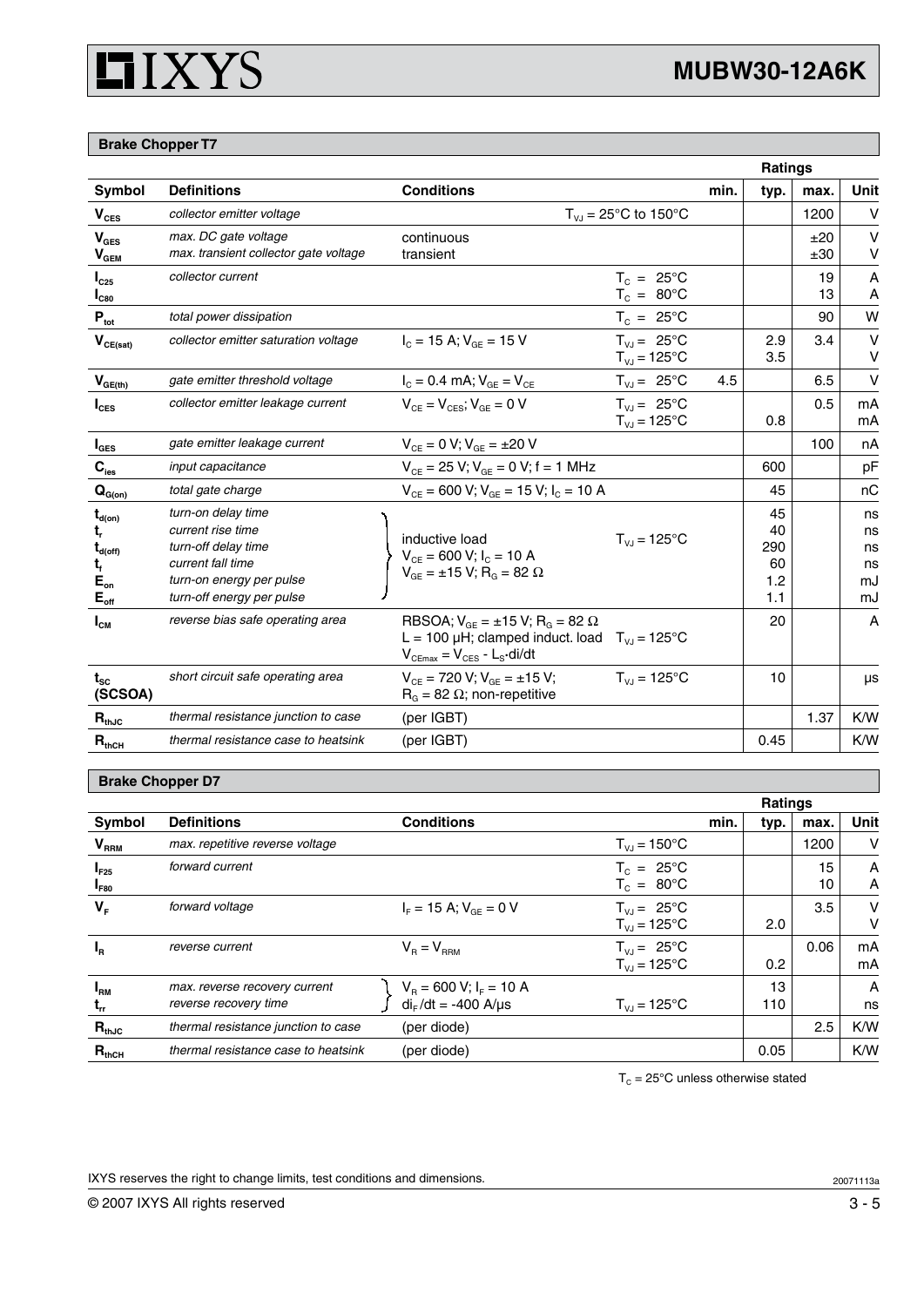

|                                                      | <b>Input Rectifier Bridge D8 - D13</b>                                                  |                                                                                 |                                                                     |                              |                 |                        |                                                 |
|------------------------------------------------------|-----------------------------------------------------------------------------------------|---------------------------------------------------------------------------------|---------------------------------------------------------------------|------------------------------|-----------------|------------------------|-------------------------------------------------|
| Symbol                                               | <b>Definitions</b>                                                                      | <b>Conditions</b>                                                               |                                                                     |                              |                 | <b>Maximum Ratings</b> |                                                 |
| V <sub>RRM</sub>                                     | max. repetitive reverse voltage                                                         |                                                                                 |                                                                     |                              |                 | 1600                   | V                                               |
| $I_{FAV}$<br><b>I</b> <sub>DAVM</sub><br>$I_{FSM}$   | average forward current<br>max. average DC output current<br>max. surge forward current | sine 180°<br>rectangular; $d = \frac{1}{3}$ ; bridge<br>$t = 10$ ms; sine 50 Hz | $T_c = 80^{\circ}$ C<br>$T_c = 80^{\circ}$ C<br>$T_c = 25^{\circ}C$ |                              |                 | 31<br>89<br>320        | A<br>A<br>A                                     |
| $\mathbf{P}_{\text{tot}}$                            | total power dissipation                                                                 |                                                                                 | $T_c = 25^{\circ}C$                                                 |                              |                 | 80                     | W                                               |
| Symbol                                               | <b>Conditions</b>                                                                       |                                                                                 |                                                                     | <b>Characteristic Values</b> |                 |                        |                                                 |
|                                                      |                                                                                         |                                                                                 |                                                                     | min.                         | typ.            | max.                   |                                                 |
| $V_F$                                                | forward voltage                                                                         | $I_F = 30 A$                                                                    | $T_{VJ} = 25^{\circ}C$<br>$T_{VJ}$ = 125°C                          |                              | 1.0<br>1.1      | 1.35                   | V<br>$\vee$                                     |
| $I_R$                                                | reverse current                                                                         | $V_B = V_{BBM}$                                                                 | $T_{V,I} = 25^{\circ}C$<br>$T_{VJ} = 125^{\circ}C$                  |                              | 0.4             | 0.02                   | mA<br>mA                                        |
| $\mathbf{R}_{\text{thJC}}$                           | thermal resistance junction to case                                                     | (per diode)                                                                     | $T_{VJ} = 25^{\circ}C$                                              |                              |                 | 1.4                    | K/W                                             |
| $\mathbf{R}_{\text{thCH}}$                           | thermal resistance case to heatsink                                                     | (per diode)                                                                     |                                                                     |                              | 0.45            |                        | K/W                                             |
|                                                      | <b>Temperature Sensor NTC</b>                                                           |                                                                                 |                                                                     |                              |                 |                        |                                                 |
|                                                      |                                                                                         |                                                                                 |                                                                     |                              | Ratings         |                        |                                                 |
| Symbol                                               | <b>Definitions</b>                                                                      | <b>Conditions</b>                                                               |                                                                     | min.                         | typ.            | max.                   | Unit                                            |
| $\mathbf{R}_{\scriptscriptstyle{25}}$<br>$B_{25/85}$ | resistance                                                                              |                                                                                 | $T_c = 25^{\circ}C$                                                 | 4.45                         | 4.7<br>3510     | 5.0                    | k $\Omega$<br>Κ                                 |
|                                                      |                                                                                         |                                                                                 |                                                                     |                              |                 |                        |                                                 |
| <b>Module</b>                                        |                                                                                         |                                                                                 |                                                                     |                              |                 |                        |                                                 |
|                                                      |                                                                                         |                                                                                 |                                                                     |                              | Ratings         |                        |                                                 |
| Symbol                                               | <b>Definitions</b>                                                                      | <b>Conditions</b>                                                               |                                                                     | min.                         | typ.            | max.                   | Unit                                            |
| $T_{VJ}$<br>$T_{VJM}$                                | operating temperature<br>max. virtual junction temperature<br>storage temperature       |                                                                                 |                                                                     | -40<br>-40                   |                 | 125<br>150<br>125      | $^{\circ}C$<br>$^{\circ}C$<br>$^{\circ}{\rm C}$ |
| $\mathsf{T}_{\sf{stg}}$                              | isolation voltage                                                                       | $I_{ISOL} \leq 1$ mA; 50/60 Hz                                                  |                                                                     |                              |                 | 2500                   | $V~\sim$                                        |
| $V_{ISOL}$<br>$M_{d}$                                | mounting torque                                                                         | (M4)                                                                            |                                                                     | 2.0                          |                 | 2.2                    | Nm                                              |
| $d_{s}$<br>$d_A$                                     | creep distance on surface<br>strike distance through air                                |                                                                                 |                                                                     | 12.7<br>12.7                 |                 |                        | mm<br>mm                                        |
| Weight                                               |                                                                                         |                                                                                 |                                                                     |                              | 40              |                        | g                                               |
|                                                      |                                                                                         |                                                                                 |                                                                     |                              |                 |                        |                                                 |
|                                                      | <b>Equivalent Circuits for Simulation</b><br>$R_0$                                      |                                                                                 |                                                                     |                              |                 |                        |                                                 |
| Symbol                                               | <b>Definitions</b>                                                                      | <b>Conditions</b>                                                               |                                                                     | min.                         | Ratings<br>typ. | max.                   | Unit                                            |
| $V_0$<br>$R_{0}$                                     | rectifier diode                                                                         | D8 - D13                                                                        | $T_{VJ} = 125^{\circ}C$                                             |                              | 0.90<br>9       |                        | $\vee$<br>$m\Omega$                             |
| $V_{0}$<br>$R_{0}$                                   | <b>IGBT</b>                                                                             | $T1 - T6$                                                                       | $T_{VJ} = 125$ °C                                                   |                              | tbd<br>tbd      |                        | $\vee$<br>$m\Omega$                             |

*IGBT* T7 TVJ = 125°C 1.5

*free wheeling diode* D7 D7  $T_{VJ} = 125^{\circ}$ C 1.46

 $T_c = 25^{\circ}$ C unless otherwise stated

14

120

63

IXYS reserves the right to change limits, test conditions and dimensions.

 $\mathsf{R}_{\scriptscriptstyle{0}}$ 

 $\mathsf{V_0}$  $\mathsf{R}_{\scriptscriptstyle{0}}$ 

**v**<sub>0</sub>  $\mathbf{R}_0$   $m\Omega$ 

V  $m\Omega$ 

 $\overline{\mathsf{v}}$  $m\Omega$